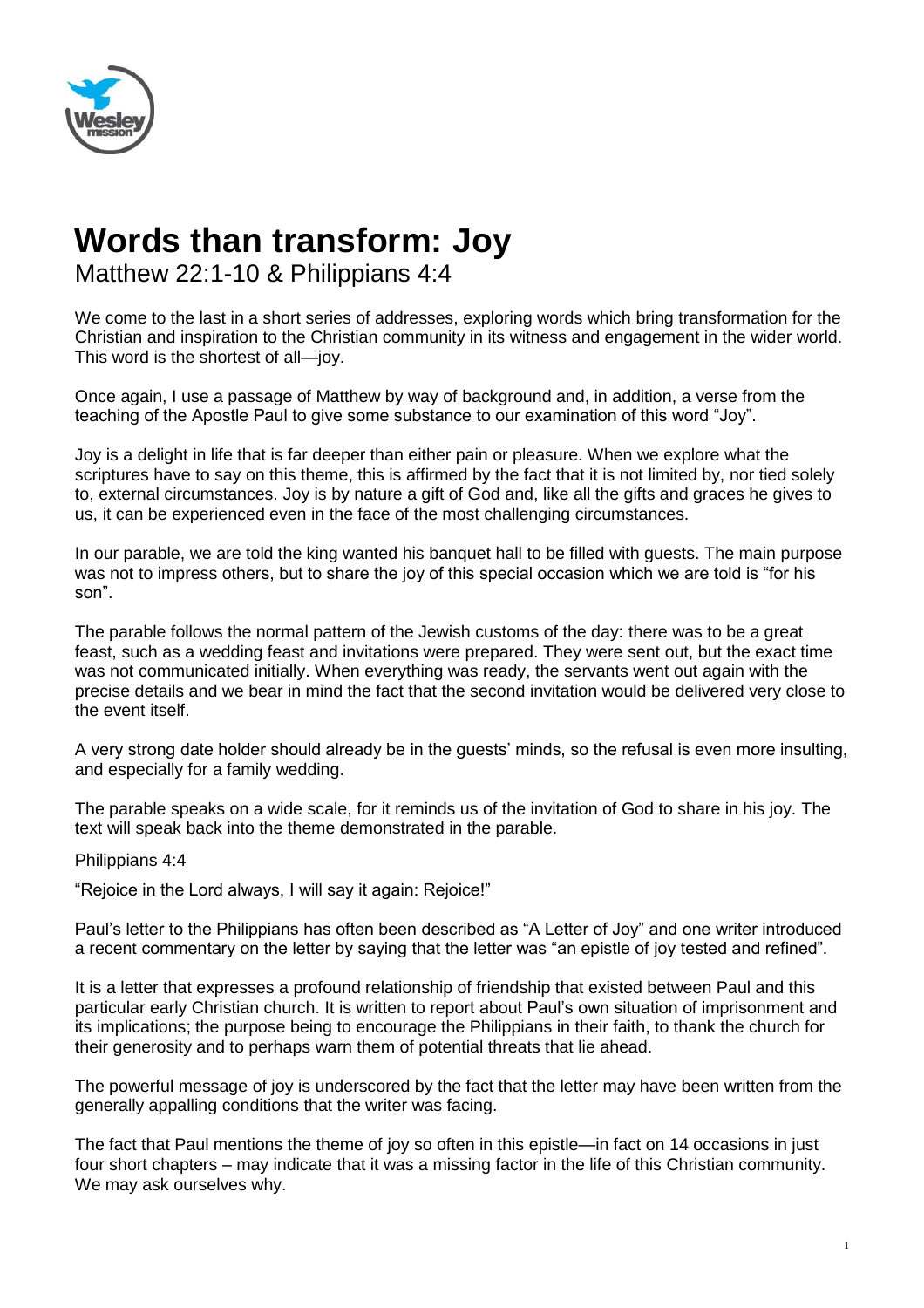

- there could have been tensions in the church family
- there would undoubtedly be a concern for Paul's situation, as he was very special to them
- they were struggling to live holy lives in a hostile world.

Joy is a noteworthy feature of the emotional culture of both parts of the Old Testament and the earliest Christian movement. I think it is imperative that we understand the nature of emotion. Drawing from a number of sources, my own conclusion is that emotions are feelings which are shaped by history and culture in specific contexts. For the Christian and the community in which we share, joy arises out of the story of God as we have come to understand it through scripture.

It is important to establish its definition because it is tempting to assume that joy is something natural and spontaneous and a universal given. For both the Jewish community and for Christians, joy arises out of particular circumstances.

In the Old Testament, Hebrew words point to joy as gladness or what at one time we used to call 'mirth'. If ever you have observed Jews at prayer, you might have been struck by the fact that they move around rather vigorously – and that comes from the Hebrew term 'sameah', which means 'to shine' and 'gull' or 'gill', which means 'spring about'. Joy for the Jew is related to God's law and his saving acts.

In the New Testament, the words most commonly used are 'chara' which is simply 'joy' and 'chairo' which is the 'act of rejoicing'. God has made available to all people in his redemptive grace a joy that is to be received and continually experienced.

This final word in this short series is most interesting because it is one that is often talked about but little developed by Christian writers and thinkers.

The Old Testament certainly informs the way we understand joy and Mary Douglas, a distinguished scholar in the field of social anthropology, offers a convincing suggestion:

When the Jewish community rejoiced in the law, what they were rejoicing in was that God was giving sacred order to life itself. The source of our joy as Christians is that we have been given order and purpose because of what God has done in Jesus Christ, through his death upon the cross and through his risen life offered to the world. This being the case, we could say that there is enormous similarity between the purpose of the two.

Let us return to the parable of Jesus and hold in our minds these thoughts about joy—and allow ourselves to gain a greater insight into what joy may have to say to us today.

This parable in Matthew has similarities to the parable of the Great Supper in Luke (Luke 14:16-24). They are connected mainly by what might be called 'the refusal' of the invited guests to come in. The final section, which takes us beyond our scripture today, John Wesley addressed in a sermon called 'On the Wedding Garment', where he focused on two points:-

- without the righteousness of Christ, we could have no claim to glory
- without holiness, we could have no fitness for it.

Our concentration is upon the first parable and seeing both the invitation and acceptance in relation to joy.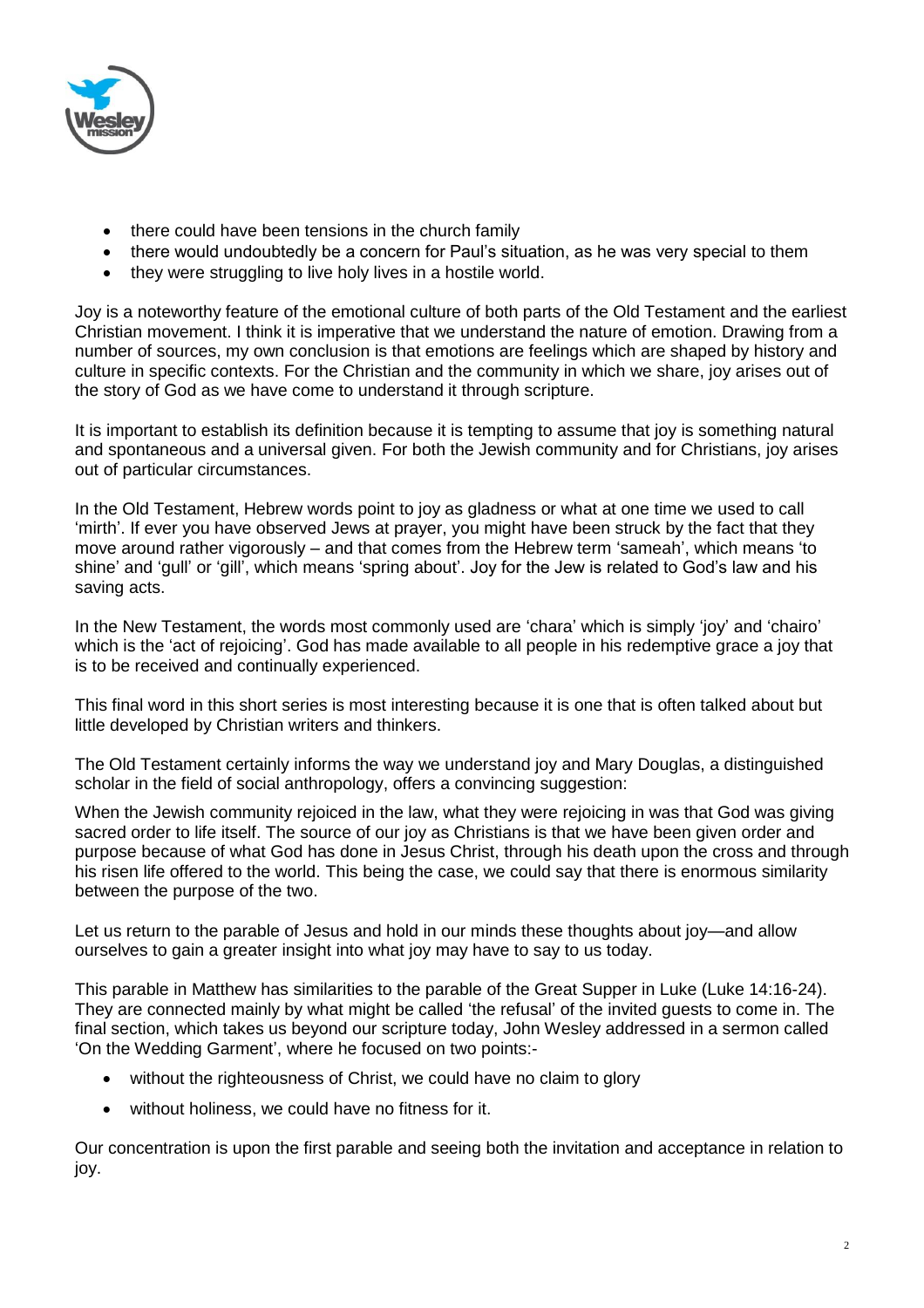

## **Joy is best understood when shared**

By its very nature, joy must be shared. To attempt to keep it to oneself tends to spoil, as well as lose the gift of joy.

We can only begin to imagine and comprehend the hurt of the king and his disappointment when his guests treated the invitation with disdain, bearing in mind that we have already established that the meal is almost ready to be served.

This led the king to act swiftly to ensure that he had a house full of guests to share his joy. The instruction is given to the servants to go out and invite everyone they could find.

The wedding feast will proceed regardless, even though many of the original chosen people have declined the invitation.

The well-rehearsed words of Jesus tell us that the guests now include people from 'the street corners' and that the wedding hall will be filled with both good and bad, irrespective of who they are.

Writing on the theme of joy in Christ, Henri Nouwen` helps us by saying: "Joy does not simply happen to us. We have to choose joy and keep choosing it every day. It is a choice based on the knowledge that we belong to God and have found in God our refuge and our safety and that nothing, not even death, can take God away from us. Joy is the experience of knowing that you are unconditionally loved and that nothing—sickness, failure, emotional distress, depression, war, or even death—can take that love away."

This kind of joy becomes infectious when shared with others and this is even more penetrating because of the fact that we dare not keep it to ourselves.

It was Mark Twain who said: "Grief can take care of itself, but to get the full value of a joy you must have somebody to divide it with."

From a very different source, Mother Teresa concluded, "Joy is a prayer—joy is strength—joy is love—joy is a net of love by which you catch souls."

## **God has shared his own joy with us**

Any understanding of joy for the Christian begins and continues in God himself.

God has shared his joy with us in Christ. The embodiment of this joy is in acceptance, forgiveness and new life. This is a wedding celebration that has no end.

In our Christian experience, joy is part of our living out the implications of faith. We identify with the fact that joy is associated in particular with the everyday experiences of life and this certainly coheres with what we find in our Bible.

- iov is connected with marriage
- joy is associated with childbirth
- joy is seen in the seasons, especially harvest-time
- joy is closely linked to wine, expressing celebration.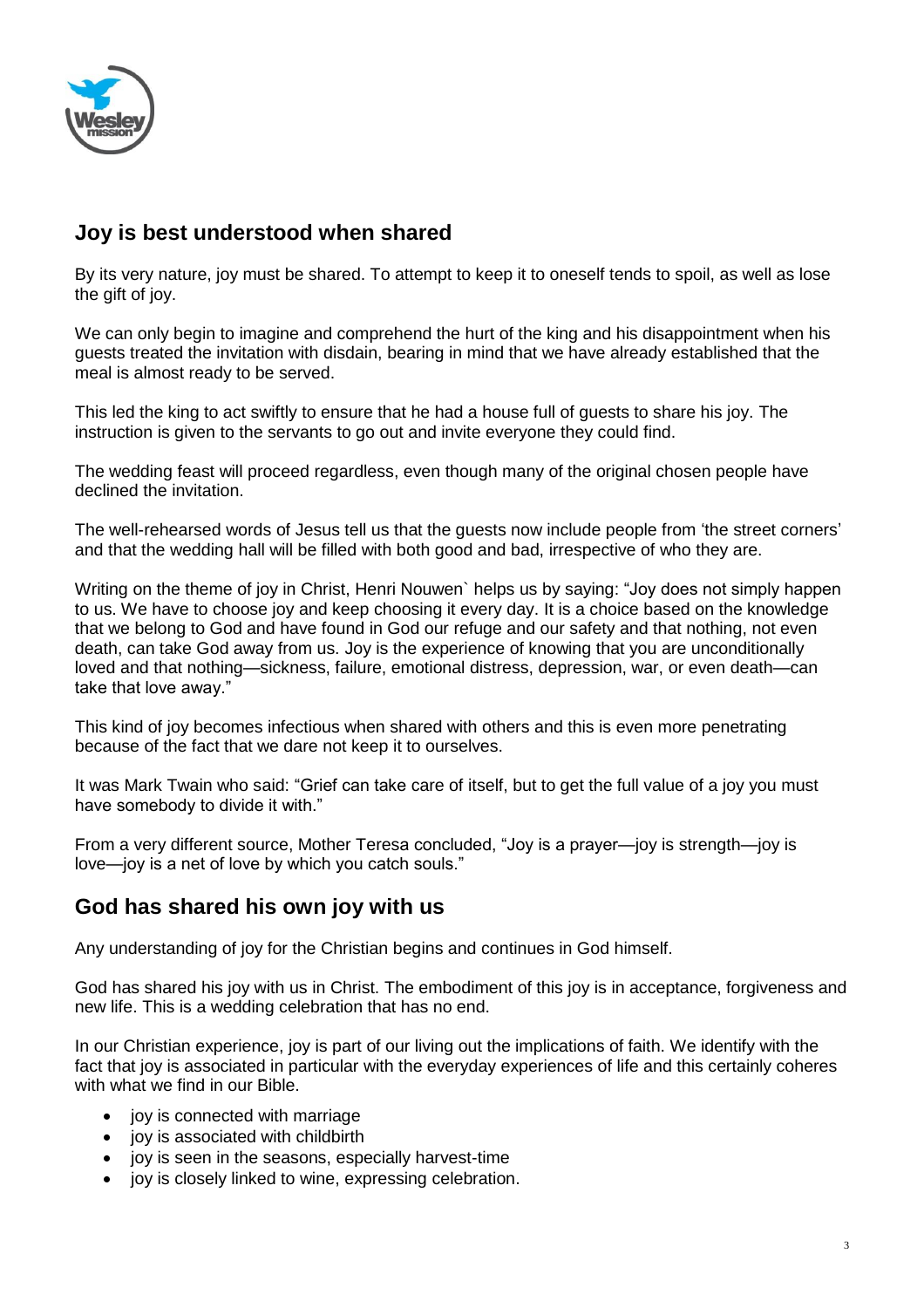

Austin Farrer was perhaps one of the greatest Anglican theologians and philosophers of the twentieth century. He wrote in relation to the theme of joy, by linking it to the work of the Holy Spirit: "The gift of the Holy Spirit closes the last gap between the life of God and ours … When we allow the love of God to move in us, we can no longer distinguish ours and his; he becomes us, he lives in us. It is the first fruits of the Spirit, the beginning of our being made divine."

Such love is demonstrated in joy and people can perceive the life of God when they encounter it in all its fullness.

In the first chapter of Paul's letter to the Philippians, we have a marvellous introduction which expresses the cause of his joy in the way he prays:

- prayers because of vivid remembrance of his past experience of this community —v.3
- prayers because of a common partnership—v.5
- prayers because of a confident assurance—v.6
- prayers because of a sharing in God's grace—v.7.

From the outset of the gospel account of Jesus Christ, we are told that the message of the angels was to remove fear and it would *be* "good news of great joy and would be for all people". (Luke 2:10)

## **Once we encounter this joy, then we must share it**

Joy cannot be self-contained. It is almost impossible to hide a feeling of joy; it is as if it will burst out uncontrollably sooner or later.

If we have experienced this joy which is offered in Jesus Christ, then we must share it with others.

The Psalms of the Old Testament are replete with expressions of joy, giving voice to what, as the gift of God, makes them a people.

"But let all who take refuge in you be glad; let them ever sing for joy. Spread your protection over them, that those who love your name may rejoice in you." (Psalm 5:11) "Many are the woes of the wicked, but the Lord's unfailing love surrounds the person who trusts in him.

Rejoice in the Lord and be glad, you righteous; sing, all you who are upright in heart!"

(Psalm 32:10-11)

There is a fascinating story of the great artist Turner. A painting of *Cologne* was exhibited in 1826 between two portraits by Sir Thomas Lawrence. The sky of Turner's painting was magnificent and so exceedingly bright that it had a most injurious effect on the two portraits between which it was hung.

Lawrence felt mortified and he openly complained about the position of his two paintings. On the morning of the opening of the exhibition, at a private viewing, a friend of Turner's who had seen his painting in all its splendour led a group of expectant critics up to the picture. He stood back from it in consternation. The golden sky had changed to a dull colour. He quietly said to the artist, "Turner, what have you been doing to your picture?"